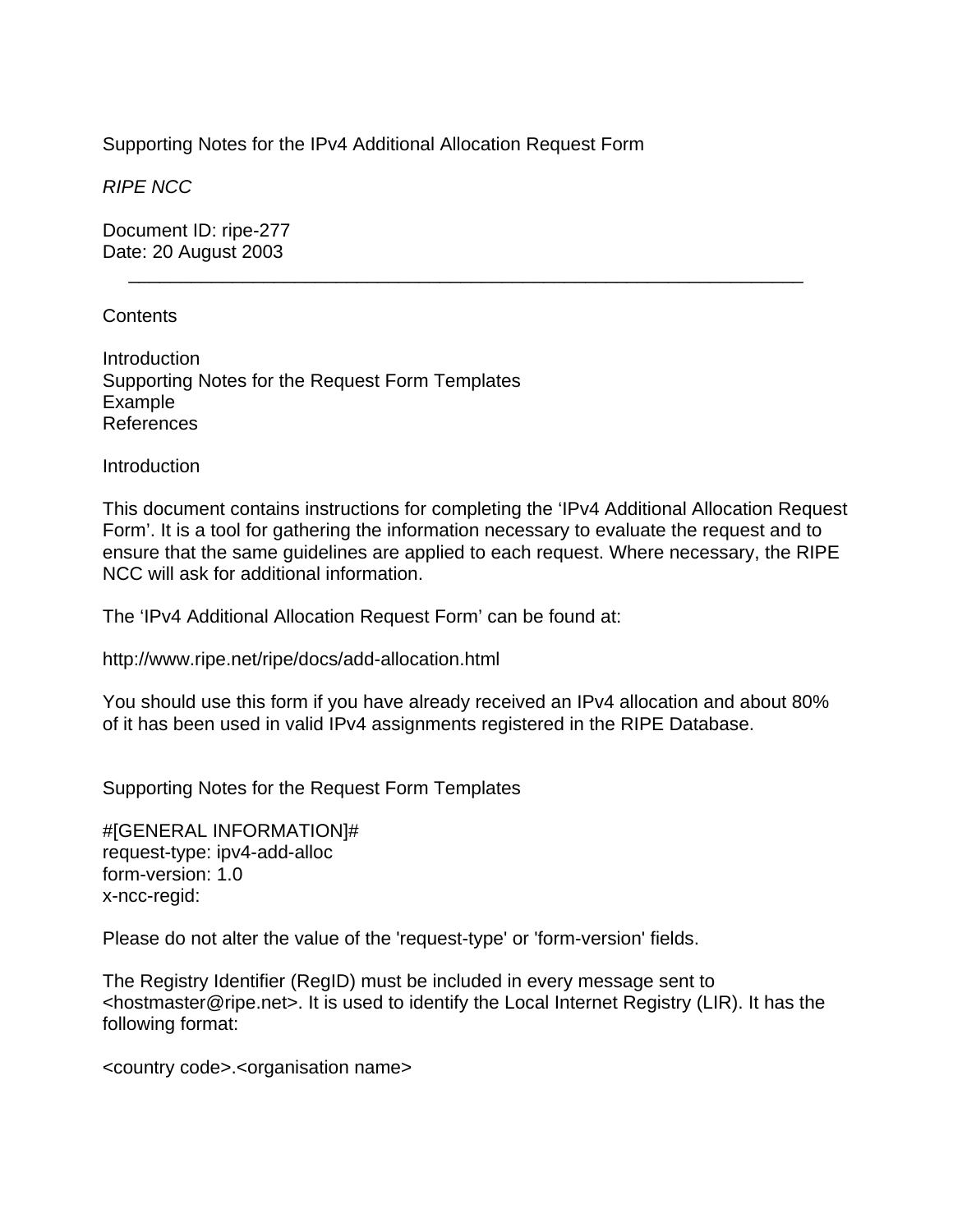Warning: Requests sent to the RIPE NCC that lack a proper RegID (x-ncc-regid) will bounce back to the sender.

#[REQUESTER TEMPLATE]# % % Please enter the details of the person at your Local % Internet Registry (LIR) who is submitting this request. name: phone: fax-no: e-mail: nic-hdl:

A nic-handle (nic-hdl) is a unique identifier for a person or a role object. It is generated by the database when creating the object. It has the following format: <initials>[number]-RIPE

For example: HOHO15-RIPE

More information can be found at:

http://www.ripe.net/ripe/docs/databaseref-manual.html

#[OVERALL USAGE TEMPLATE]# % % Please provide information about your current % allocation(s). % Prefix Usage % Number Free Total alloc:

Please repeat the 'alloc' field for each of your allocation blocks.

In the 'Prefix' column please specify the allocation block using CIDR (slash) notation (i.e. x.x.x.x/xx).

In the 'Usage %' column please enter the percentage of address space from the allocation block that has been assigned and registered in the RIPE Database.

In the 'Number' column please enter the number of addresses that are in use.

In the 'Free' column please enter the number of addresses that are unassigned.

In the 'Total' column please enter the total number of addresses within the allocation block.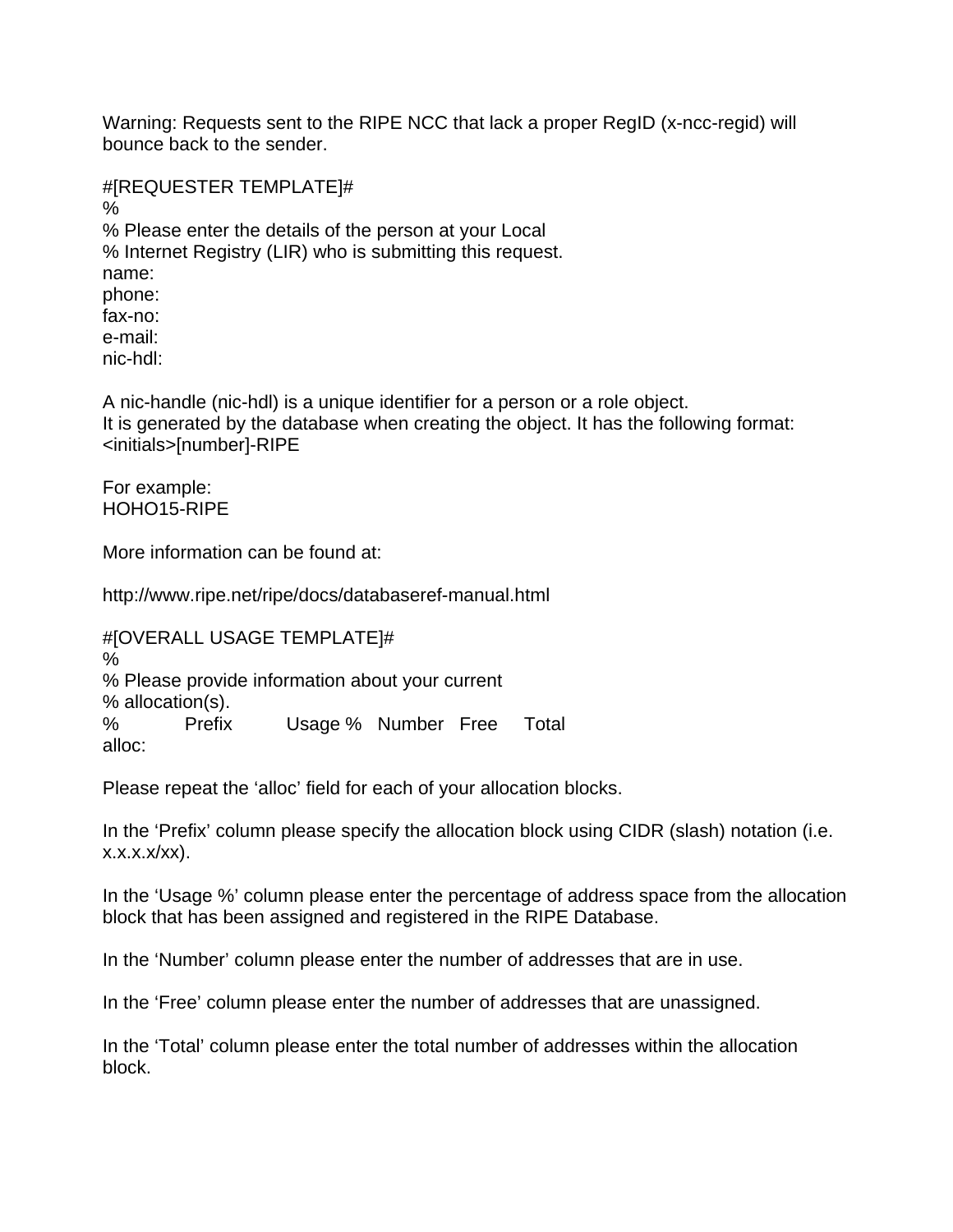$\frac{0}{0}$ % You may find it easier to use the "asused\_public" program % to prepare this information. The "asused\_public" program % can be found at: % % ftp://ftp.ripe.net/tools/asused-latest.tar.gz % #[ALLOCATION USAGE TEMPLATE]# % % In this section, please list all the assignments you made % from your LAST allocation. Again, you may want to generate % this list with the "asused\_public" program. % % Assignments % Size % Inetnum in CIDR Date Netname

Please only list the assignments made from the **last** allocation block received by your LIR.

In the 'Inetnum' field please enter the range of address space assigned, shown in the same format as the "inetnum:" attribute of the **inetnum** object in the RIPE Database (i.e.  $X.X.X.X - X.X.X.X$ .

In the 'Size in CIDR' column please enter the size of the assignment in slash notation.

In the 'Date' column please enter the date the assignment was registered in the RIPE Database. This should correspond to the date in the first "changed:" attribute of the **inetnum** object.

In the 'Netname' column please enter the netname of the assignment. This should correspond to the "netname:" attribute of the **inetnum** object in the RIPE Database.

#[INSERT SUPPLEMENTAL COMMENTS]#

%

% Please add any supplementary information that you think % may facilitate the evaluation of this request below.

You may use this area/space for any additional comments you feel are important and did not fit within the previous templates.

#[END of REQUEST]#

Please insert your signature in plain text (with your full name) after the above header. The Robot will not process any information included here.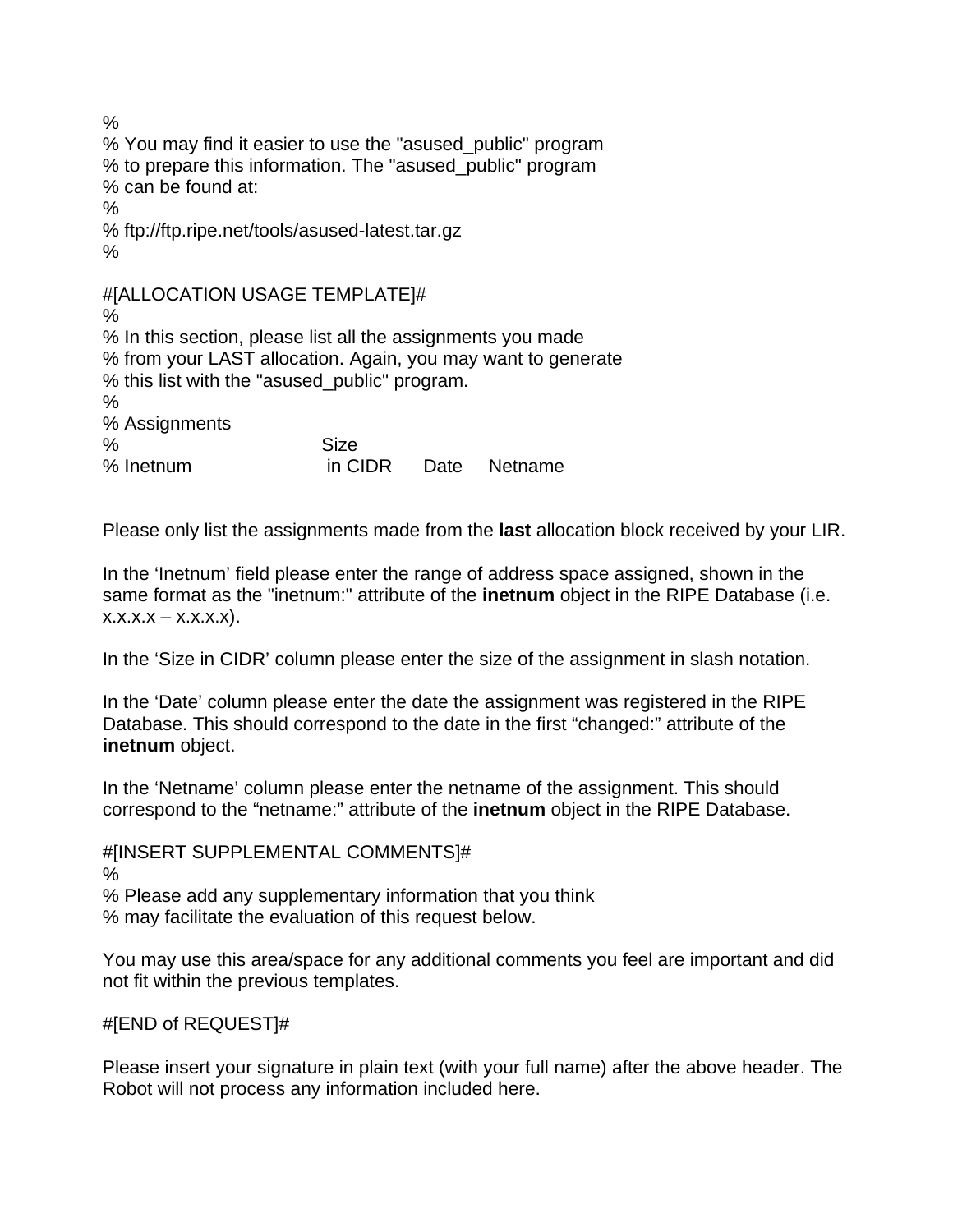Example

#[GENERAL INFORMATION]# request-type: ipv4-add-alloc form-version: 1.0 x-ncc-regid: nn.santa

## #[REQUESTER TEMPLATE]#

% % Please enter the details of the person at your Local % Internet Registry (LIR) who is submitting this request. name: Santa Claus phone: +999 555 5555 fax-no: +999 555 5556 e-mail: santa.claus@nowhere.nn nic-hdl: HOHO15-RIPE

## #[OVERALL USAGE TEMPLATE]# % % Please provide information about your current % allocation(s). % Prefix Usage % Number Free Total alloc: 192.168/20 78.1% 3200 896 4096 alloc: 192.168.16/20 79.4% 3266 830 4096  $\frac{0}{0}$ % You may find it easier to use the "asused\_public" program % to prepare this information. The "asused\_public" program % can be found at: % % ftp://ftp.ripe.net/tools/asused-latest.tar.gz % #[ALLOCATION USAGE TEMPLATE]# % % In this section, please list all the assignments you made

% from your LAST allocation. Again, you may want to generate % this list with the "asused\_public" program. % % Assignments % Size % Inetnum in CIDR Date Netname 192.168.16.0 - 192.168.23.255 /21 20021008 XMAS-SERVICE-LAN

192.168.24.0 - 192.168.27.255 /22 20030111 NN-OFFICE-LAN